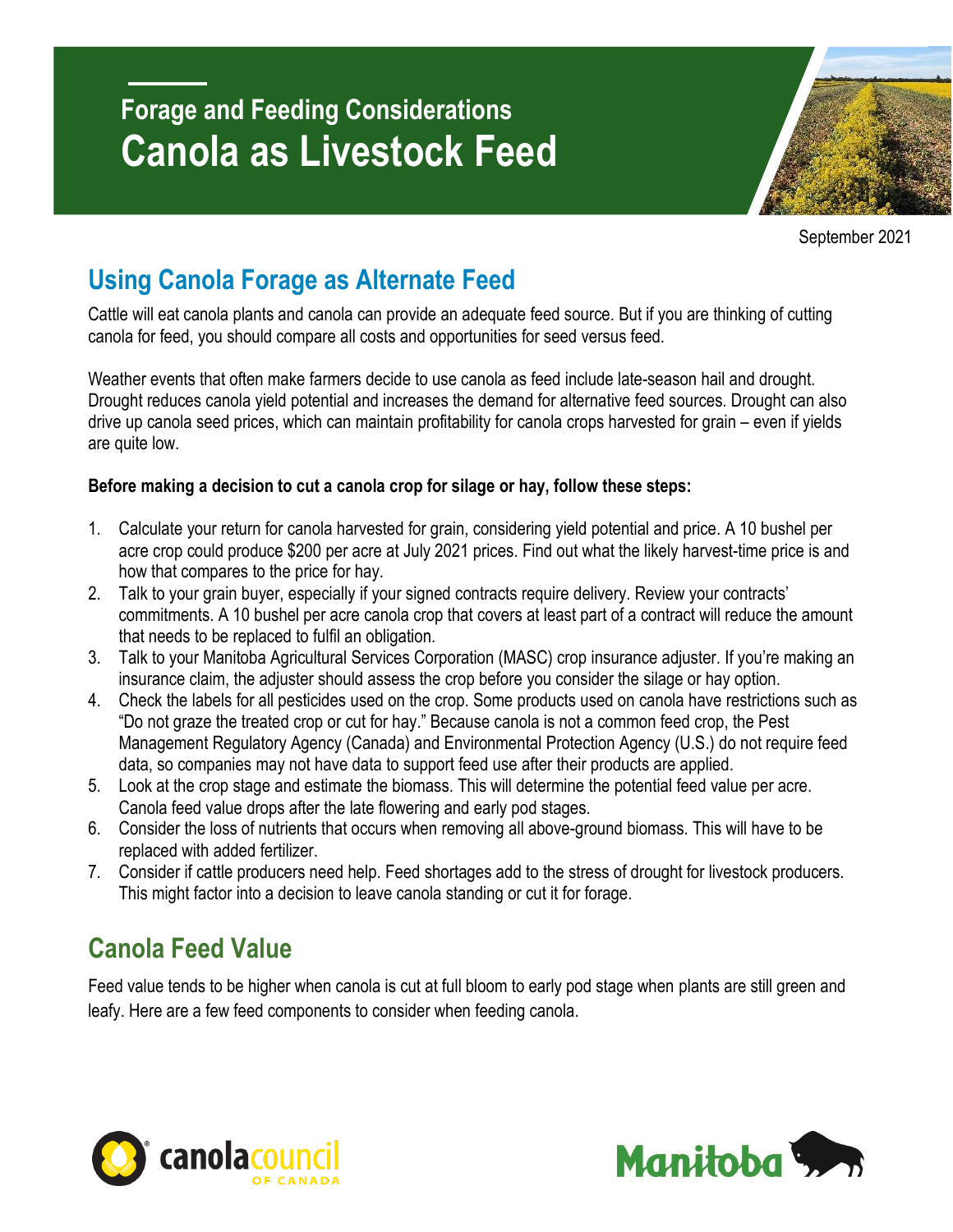#### **Crude Protein**

"Crude protein for canola, cut at full bloom to early pod, can average from 14 to 17 per cent," said Alberta beef feed consultant Barry Yaremcio. The comparison data below comes from samples sent to Norwest and Bodycote Lab between 2000 and 2005. See Table 1. Canola protein can drop to 10 to 12 per cent at full pod because of lost leaf and flower biomass.

|               | <b>Canola Silage</b> | Alfafla Silage | <b>Canola Greenfeed</b> | ັ<br>Grass-Alfalfa Hay |
|---------------|----------------------|----------------|-------------------------|------------------------|
| Nº of samples | ŏ                    | 193            | 14                      | 204                    |
| Minimum CP%   | 9.3                  | 7.1            | 8.2                     | 5.9                    |
| Maximum CP%   | 23.5                 | 28.1           | 16.4                    | 28.2                   |
| Average CP%   | 14.7                 | 19             | 12.3                    | 13.2                   |
|               |                      |                |                         |                        |
| Nº of samples | 8                    | 196            | 17                      | 207                    |
| Minimum TDN%  | 48.1                 | 44.7           | 47.0                    | 46.3                   |
| Maximum TDN%  | 63.8                 | 73.2           | 70.1                    | 69.0                   |
| Average TDN%  | 59.8                 | 59.6           | 56.3                    | 59.2                   |

#### **Table 1: Crude protein (CP) and total digestible nutrients (TDN) of canola compared to traditional forages**

Adapted from [www.gov.mb.ca/agriculture/crops/crop-management/forages/pubs/beefbisonsheep.pdf](https://www.gov.mb.ca/agriculture/crops/crop-management/forages/pubs/beefbisonsheep.pdf)

#### **Total Digestible Nutrients**

Lab results show the average total digestible nutrients (TDN) is 59 per cent for canola silage and 56 per cent for greenfeed, similar to grass hay.

#### **Nitrates**

After a light frost or hail injury to a crop, nitrates begin to accumulate and peak three to four days later. With a killing frost, the plant is dead and nitrates do not accumulate, but they are locked in at this time. Ensiling tends to reduce nitrate levels. Get a feed test before using any new or unusual feed source. Visit [www.manitoba.ca/agriculture/livestock/beef/pubs/managing-nitrate-contaminated-feeds.pdf](https://www.manitoba.ca/agriculture/livestock/beef/pubs/managing-nitrate-contaminated-feeds.pdf) for updated information on nitrates.

#### **Sulphur**

Prolonged feeding of canola may hinder cattle's use of trace minerals, particularly copper and selenium whose absorption is inhibited by sulphur. If you use canola in your feeding strategy, you should pay particular attention to providing sufficient quantities of these trace minerals. Cattle that consume excessive amounts of sulphur may also experience suppressed appetites and reduced rates of gain. As sulphur concentrations increase in the rumen, thiamine (vitamin B1) production becomes impaired which may cause scouring, and ultimately, thiamine deficiency. This may instigate polioencephalomalacia (PEM), a dietary disease that causes lesions to form in the brain. According to North Dakota State University, sulphur levels of canola can range from 0.5 to 1.3 per cent on a dry-matter basis, while sulphur levels above 0.4 per cent will affect rumen bacteria in cattle, which can lead to serious illness. Get a feed test to know how to blend canola silage with other feed sources. Limiting canola forage in the ration mix will also help prevent issues with sulphur.